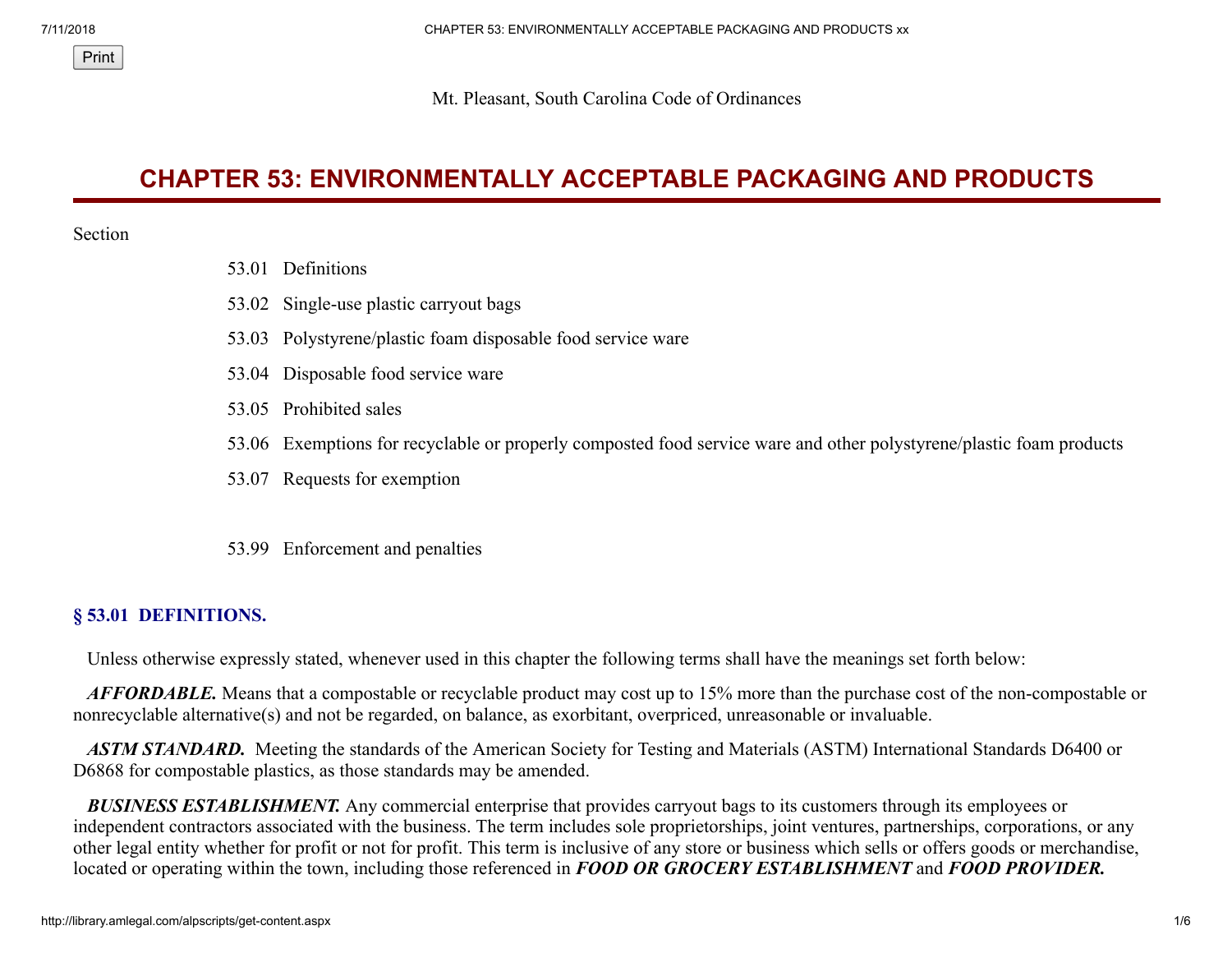*COMPOSTABLE.* All the materials in the product or package, when composted in an industrial or municipal compost operation, will break down, or otherwise become part of, usable compost (e.g. soil-conditioning material, mulch) in a safe and timely manner. Compostable food service ware must meet ASTM-Standards for compostability and any bio-plastic or plastic-like product must be clearly labeled, preferably with a colorsymbol, to allow proper identification such that the collector and processor can easily distinguish the ASTM standard compostable plastic from non-ASTM standard compostable plastic. Compostable products are considered compostable under this section only if a business establishment or food or grocery establishment using the products is composting them with an industrial or municipal compost operation.

 *DISPOSABLE FOOD SERVICE WARE.* Interchangeable with *TO GO* packaging and *FOOD PACKAGING MATERIAL* and includes, but is not limited to: all containers, clamshells, bowls, plates, trays, cartons, cups, straws, stirrers, napkins and other items designed for one-time use associated with prepared foods, including without limitation, service ware for takeout foods and/or leftovers from partially consumed meals prepared by food providers.

 *EVENTS PROMOTER.* An applicant for any event permit issued by the town or any town employee(s) responsible for any town-organized event.

*FOOD OR GROCERY ESTABLISHMENT.* All sales outlets, stores, shops, vehicles or other places of business located within the town which operate to sell or convey foods, or beverages, which foods or beverages are predominantly contained, wrapped or held in or on packaging. *FOOD ESTABLISHMENT* shall include, but not be limited to, any place where food is prepared, mixed, cooked, baked, smoked, preserved, bottled, packaged, handled, stored, manufactured and sold or offered for sale, including, but not limited to, any fixed or mobile restaurant, drivein, convenience store, coffee shop, cafeteria, short-order cafe, delicatessen, luncheonette, grill, sandwich shop, soda fountain, hotel, motel, movie house, theatre, bed and breakfast inn, tavern, bar, cocktail lounge, nightclub, roadside stand, takeout prepared food place, industrial feeding establishment, catering kitchen, mobile food preparation unit, commissary, event, grocery store, public food market, produce stand, food stand, or similar place in or at which food or drink is prepared for sale, or for service, on the premises or elsewhere, and any other establishment or operation where food is processed, prepared, stored, served, sold, or provided for the public and any organization, group or individual which provides food as part of its service.

 *FOOD PROVIDER.* Any vendor, business, organization, entity, group, or individual, including food establishments, as defined herein, located in the town that offers food or beverage to the public.

*PERSON*. An individual, business, event promoter, trust, firm, joint stock company, corporation, non-profit, including a government corporation, partnership, or association.

*POLYSTERENE/PLASTIC FOAM*. Blown expanded and extruded polystyrene (sometimes called Styrofoam™) or other plastic foams which are processed by any number of techniques including, but not limited to, fusion of monomer spheres (expanded bead plastic), injection molding, foam molding, and extrusion-blown molding (extruded foam plastic). Polystyrene and other plastic foam is generally used to make cups, bowls, plates, trays, clamshell containers, meat trays, egg cartons, coolers, ice chests, shipping boxes, packing peanuts, and beach or pool toys. The term *POLYSTYRENE* also includes clear or solid polystyrene which is known as *ORIENTED POLYSTYRENE.*

 *POLYSTYRENE/PLASTIC FOAM PRODUCTS.* Any item such as coolers, ice chests, cups, bowls, plates, clamshells, shipping boxes, containers, cutlery, or any other merchandise containing polystyrene/plastic foam that is not wholly encapsulated or encased by a more durable material.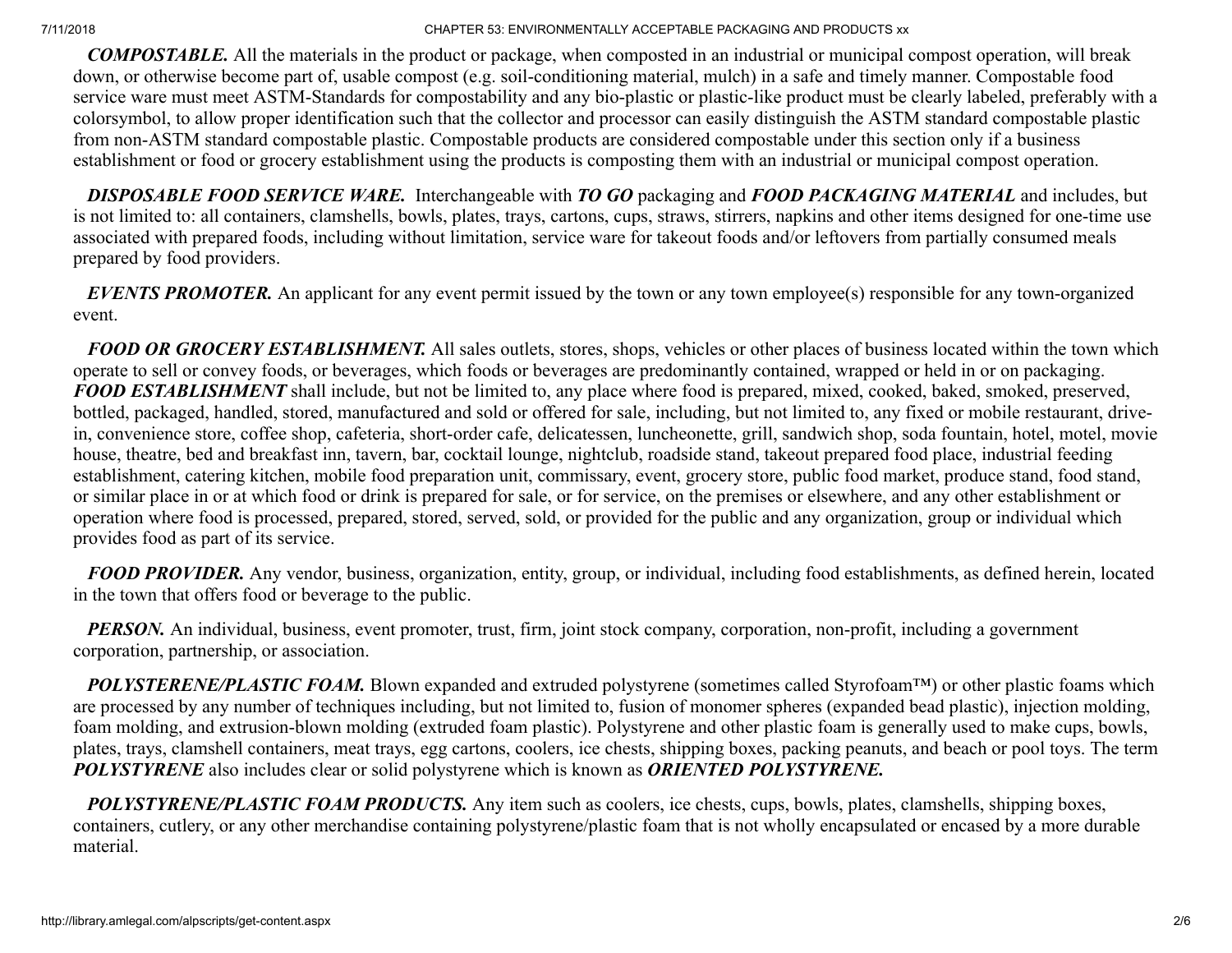**PREPARED FOOD.** Food or beverages, which are served, packaged, cooked, chopped, sliced, mixed, brewed, frozen, squeezed or otherwise prepared within the town. *PREPARED FOOD* does not include raw, butchered meats, fish and/or poultry sold from a butcher case or similar food establishment.

 *RECYCLABLE.* Any material that is accepted by the town recycling program or the Charleston County recycling program, including, but not limited to, paper, glass, aluminum, cardboard and plastic bottles, jars and tubs. This also means any approved alternative products which are accepted by the county recycling centers.

 *REUSABLE CARRYOUT BAG.* A carryout bag that is specifically designed and manufactured for multiple reuse, and meets the following criteria:

- (1) Displays in a highly visible manner on the bag exterior language describing the bag's ability to be reused and recycled;
- (2) Has a handle;
- (3) Is constructed out of any of the following materials:
	- (a) Cloth, other washable fabric, or other durable materials whether woven or non-woven;
	- (b) Recyclable plastic, with a minimum thickness of 2.25 mils; and

 (c) Has a minimum lifetime of 125 uses, which for purposes of this section means the capability of carrying a minimum of 22 pounds 125 times over a distance of at least 175 feet.

 *SINGLE-USE PLASTIC CARRYOUT BAG.* A bag provided by a business establishment to a customer typically at the point of sale for the purpose of transporting purchases, which is made predominantly of plastic derived from either petroleum or a biologically-based source.

 *TOWN OF MOUNT PLEASANT CONTRACTOR.* Any person or entity that has a contract with the town for work or improvement to be performed, for a franchise, concession, for grant monies, goods and services, or supplies to be purchased at the expense of the town, or to be paid out of monies deposited in the treasury or out of trust monies under the control or collected by the town.

 *TOWN OF MOUNT PLEASANT FACILITY.* Any building, structure or vehicle owned and operated by the town, its agents, agencies, and departments.

(Ord. 18024, passed 4-16-18)

# **§ 53.02 SINGLE-USE PLASTIC CARRYOUT BAGS.**

 (A) No business establishment or food or grocery establishment may provide single-use plastic carryout bags at any town facility, townsponsored event, or any event held on town property.

(B) No business establishment or food or grocery establishment within the town limits may provide single use plastic bags to its customers.

(Ord. 18024, passed 4-16-18)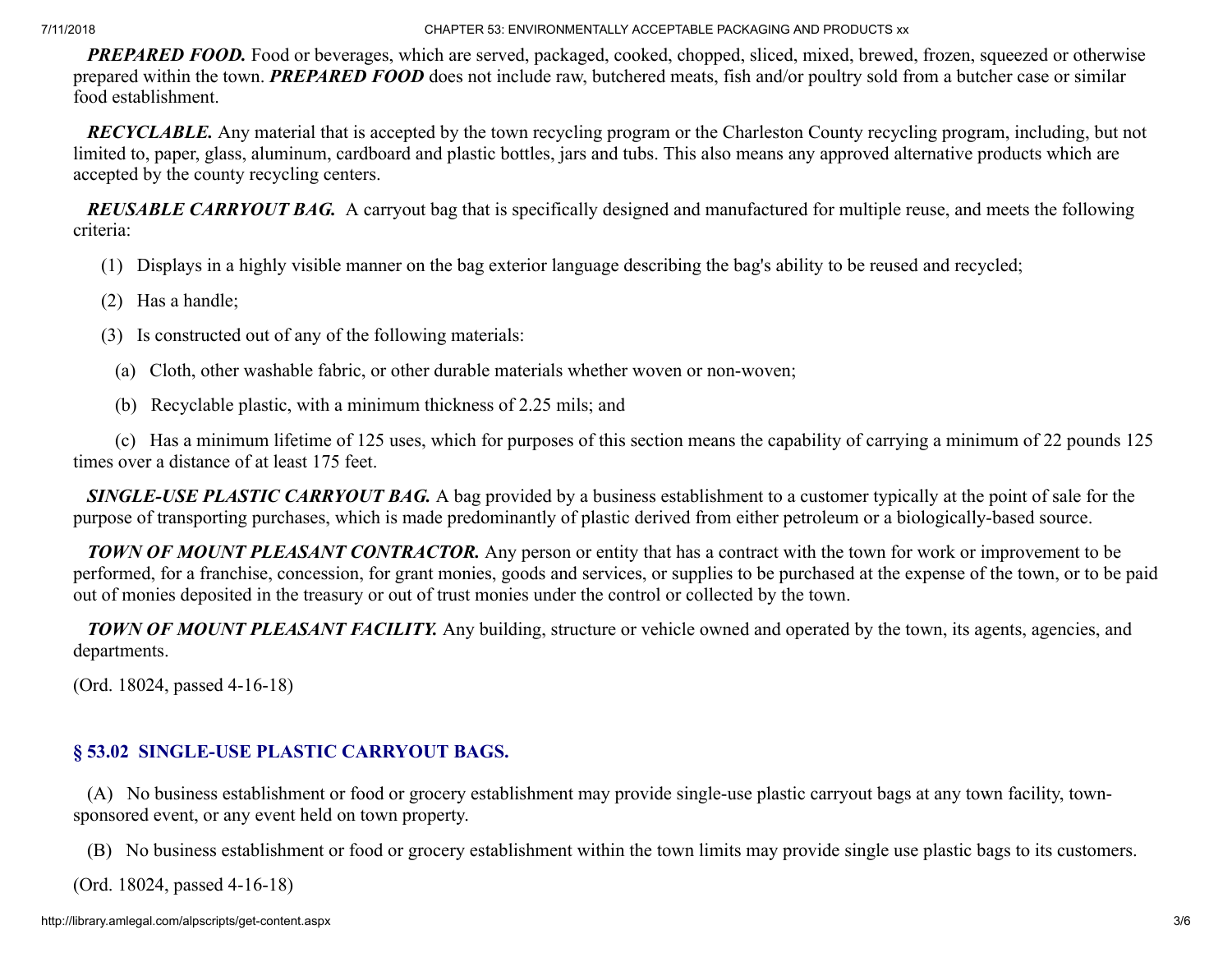### **§ 53.03 POLYSTYRENE/PLASTIC FOAM DISPOSABLE FOOD SERVICE WARE.**

(A) Food providers within the town may not provide food in any disposable food service ware that contains polystyrene/plastic foam.

(B) Disposable food service ware that contains polystyrene/plastic foam is prohibited from use in all town facilities.

 (C) Town contractors in the performance of town contracts and events promoters may not provide food in disposable food service ware that contains polystyrene/plastic foam.

(Ord. 18024, passed 4-16-18)

### **§ 53.04 DISPOSABLE FOOD SERVICE WARE.**

 (A) All food or grocery establishments and food providers within the town utilizing disposable food service ware shall use recyclable or compostable products, subject to the provisions of §§ 53.06 and 53.07.

(B) All food providers may give straws, lids, cutlery, and to-go condiment packages upon request of the customer.

(C) All town facilities utilizing disposable food service ware shall use products that are recyclable or compostable.

 (D) Town contractors and events promoters utilizing disposable food service ware shall use recyclable or compostable products while performing under a town contract or permit.

(Ord. 18024, passed 4-16-18)

#### **§ 53.05 PROHIBITED SALES.**

 No business establishment or event promoter within the town may sell, rent, or otherwise provide any polystyrene/plastic foam product which is not wholly encapsulated or encased within a more durable material, except as exempted in this chapter. This specifically includes, but is not limited to, cups, plates, bowls, clamshells, bags, and other products intended primarily for food service use, as well as coolers, containers, ice chests, shipping boxes, or packing peanuts.

(Ord. 18024, passed 4-16-18)

### **§ 53.06 EXEMPTIONS FOR RECYCLABLE OR PROPERLY COMPOSTED FOOD SERVICE WARE AND OTHER POLYSTYRENE/PLASTIC FOAM PRODUCTS.**

 (A) Products made from polystyrene/plastic foam which is wholly encapsulated or encased by a more durable material are exempt from the provisions of this chapter. Examples include surfboards, boats, life preservers, and craft supplies which are wholly encapsulated or encased by a more durable material, and durable coolers not principally composed of polystyrene/plastic foam;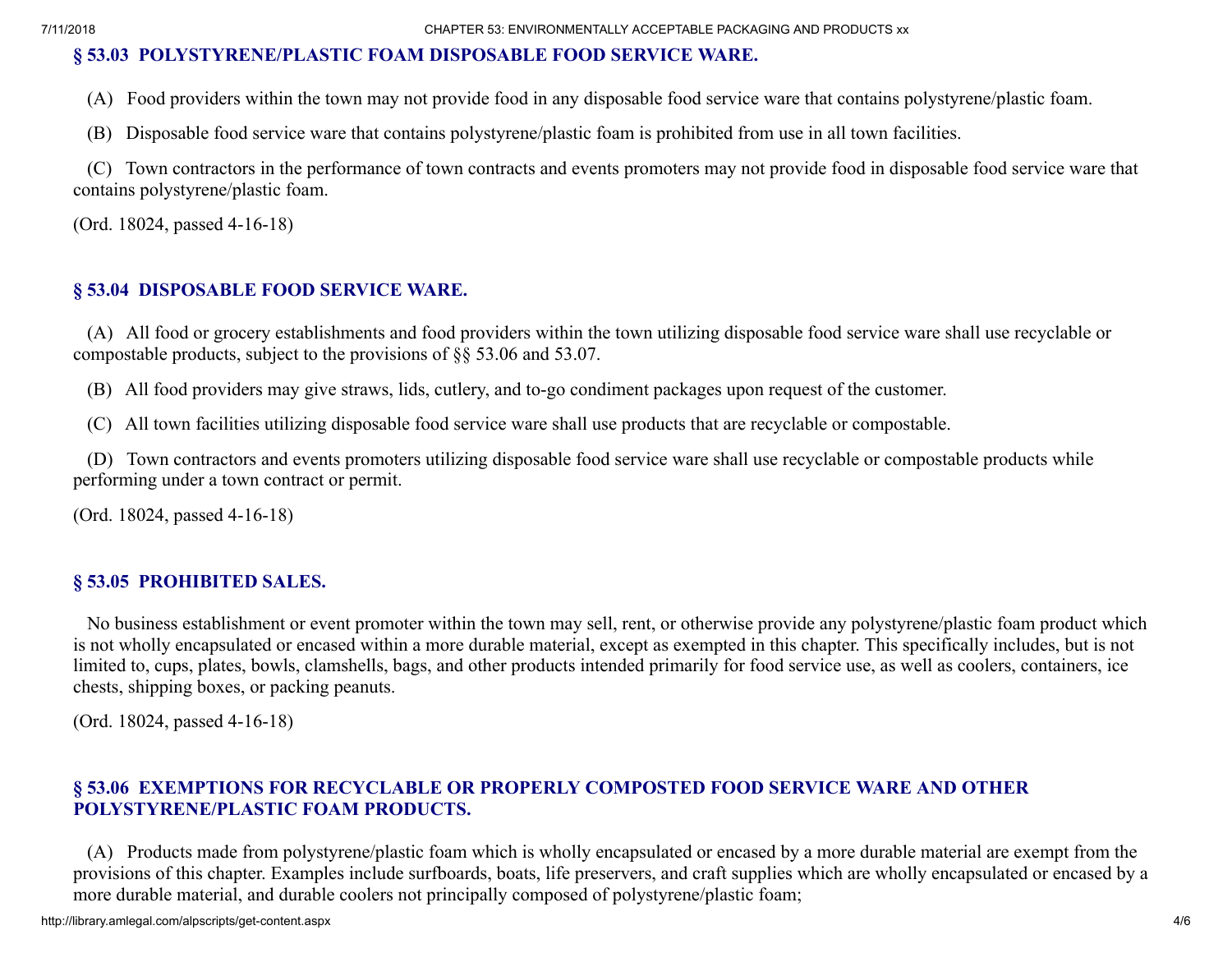(B) Construction products made from polystyrene/plastic foam are exempted from this chapter if the products are used in compliance with town code and used in a manner preventing the polystyrene/plastic foam from being released into the environment;

 (C) *Emergency, hospital, and medical supply and services procurement.* In an emergency situation and for the immediate preservation of the public peace, health or safety, town facilities, food vendors, town franchises, contractors and vendors doing business with the town shall be exempt from the provisions of this chapter;

 (D) Laundry dry cleaning bags, door-hanger bags, newspaper bags, or packages of multiple bags intended for use as garbage, pet waste, or yard waste; although the town encourages the use of recyclable or compostable products throughout;

(E) Bags provided by physicians, dentists, pharmacists or veterinarians to contain prescription drugs or other medical necessities;

(F) Bags used by a customer inside a business establishment to:

(1) Contain bulk items, such as produce, nuts, grains, candy, or small hardware items;

- (2) Contain or wrap frozen foods, meat, or fish, whether or not prepackaged;
- (3) Contain or wrap flowers, potted plants or other items to prevent moisture damage to other purchases; or
- (4) Contain unwrapped prepared foods or bakery goods;

 (G) Bags used by a non-profit corporation or other hunger relief charity to distribute food, grocery products, clothing, or other household items;

 (H) Bags of any type that the customer brings to the store for their own use for carrying away from the store goods that are not placed in a bag provided by the store;

(I) Meat trays, plastic drink lids and cutlery (i.e.: forks, spoons, knives) are exempt from the provisions of this chapter; and

 (J) Any product purchased, prepared or packaged outside the town and sold in or delivered into the town are exempt from the provisions of this chapter.

(Ord. 18024, passed 4-16-18)

# **§ 53.07 REQUESTS FOR EXEMPTION.**

 (A) The Public Services Committee may exempt a food or grocery establishment or food provider from the requirements set forth in this chapter for up to a one-year period upon the food provider showing, in writing, that this chapter would create an undue hardship or practical difficulty not generally applicable to other persons in similar circumstances. The Public Services Committee shall put the decision to grant or deny up to a one-year exemption in writing, however the decision may be appealed to Town Council.

 (B) Exemptions to allow for the sale or provision of polystyrene/plastic foam products may be granted by the Public Services Committee if the food or grocery establishment or food provider can demonstrate in writing a public health and safety requirement or medical necessity to use